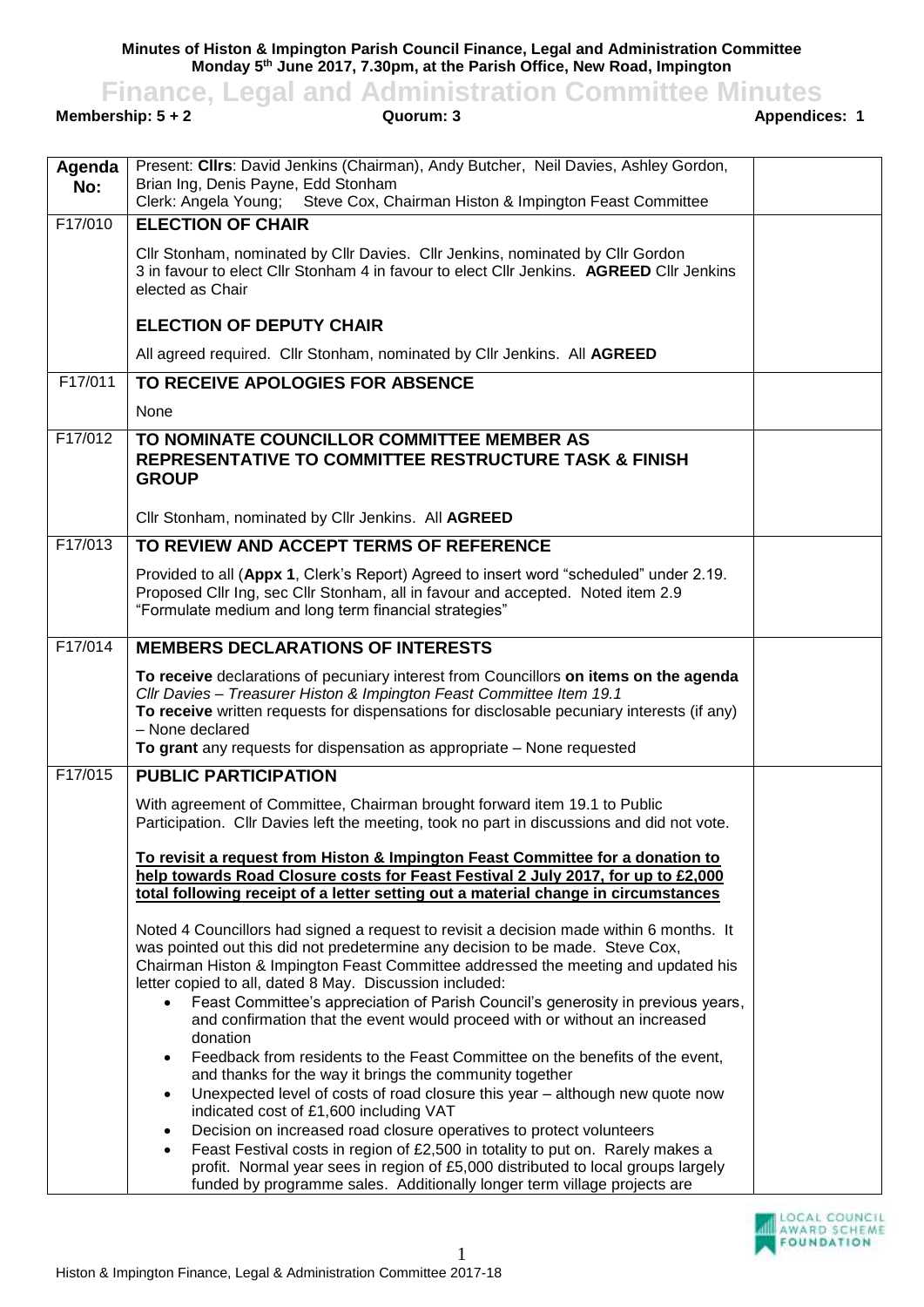|                | continuously funded. Cllr Ing declared an interest as President of Histon Cricket<br>Club who have been funded in the past<br>Principles on budget setting and funding year on year. Steve Cox felt any<br>$\bullet$<br>assistance from the Parish Council during 2017 would not be seen as a<br>precedent                                                                                                                                                                                                                                                                                                                                                                                                                                                                                                                                     |                                                  |
|----------------|------------------------------------------------------------------------------------------------------------------------------------------------------------------------------------------------------------------------------------------------------------------------------------------------------------------------------------------------------------------------------------------------------------------------------------------------------------------------------------------------------------------------------------------------------------------------------------------------------------------------------------------------------------------------------------------------------------------------------------------------------------------------------------------------------------------------------------------------|--------------------------------------------------|
|                | Members congratulated Steve on the work of the Committee, particularly on this very<br>popular event. Standing Orders instated.                                                                                                                                                                                                                                                                                                                                                                                                                                                                                                                                                                                                                                                                                                                |                                                  |
|                | Full discussion followed with main points raised:<br>Legal issues surrounding donations<br>Perception that payment could be seen as subsidising an event<br>Estimation of attendees to Feast Festival 3,000 providing good value for money<br>Council's power to contribute towards Road Closure orders<br>Support (non financial, administrative only) given to Playsafe events locally,<br>including road closure orders<br>VAT element not reclaimable by Feast Committee<br>$\bullet$<br>Posters and Banners could advertise any assistance given with the Road<br>Closure to facilitate safety at the unique, village-wide event<br>Proposed Cllr Gordon, sec Cllr Stonham, 4 in favour, 1 against to cover 100% of the<br>costs (estimated at £1,334 + VAT). This figure includes £200 already agreed last<br>meeting.                   | LGA 1972,<br>s144/Highways<br>Act 1980,<br>s274A |
| F17/016        | CIIr Davies returned to the meeting<br>APPROVE MINUTES OF THE MEETING HELD 10th April 2017                                                                                                                                                                                                                                                                                                                                                                                                                                                                                                                                                                                                                                                                                                                                                     |                                                  |
| 016.1          | Deferred to next agenda                                                                                                                                                                                                                                                                                                                                                                                                                                                                                                                                                                                                                                                                                                                                                                                                                        | Next agenda                                      |
| F17//017       | <b>MATTERS ARISING - from recent meetings</b>                                                                                                                                                                                                                                                                                                                                                                                                                                                                                                                                                                                                                                                                                                                                                                                                  |                                                  |
| 017.1          | Deferred to next agenda                                                                                                                                                                                                                                                                                                                                                                                                                                                                                                                                                                                                                                                                                                                                                                                                                        | Next agenda                                      |
| F17/018        | TO RECEIVE, REVIEW AND ACCEPT                                                                                                                                                                                                                                                                                                                                                                                                                                                                                                                                                                                                                                                                                                                                                                                                                  |                                                  |
| 018.1          | Clerk's Report (Appx 1) Noted and accepted. Further discussion on:<br>CCLA Deposit Account Report due at July meeting on Local Authorities' Property Fund.<br>View expressed that this must be part of a Medium and Long Term Financial Strategy,<br>not currently agreed.<br>Burial Rights Reform Bill Concern expressed that any Bill passed may impact on<br>administrative workload, and force inefficient use of interment space<br>SCLG "Running Free" Consultation Environment Committee had considered a response<br>at their meeting, and Recreation Committee members had been alerted by email.<br>Members felt it important to retain the scope to charge for use of public parks and<br>delegated to the Clerk to work to co-ordinate responses received from Committee<br>members, respond and report to Full Council on outcome | Next agenda<br><b>Full Council</b>               |
| F17/019        | <b>OTHER MATTERS</b>                                                                                                                                                                                                                                                                                                                                                                                                                                                                                                                                                                                                                                                                                                                                                                                                                           |                                                  |
| 019.1<br>019.2 | Road Closure Histon Feast Festival taken under Public Participation<br>To consider agreement to use of Children's Play Area at The Green to provide<br>additional access point to redeveloped Primary School on the Junior School site<br>and, if agreed, to set out caveats on any legal or maintenance issues Cllrs Butcher<br>and Payne reported on meeting held with Kier 25 May. Notes provided to all.<br>Discussion followed on:<br>Principles of idea – to provide safe second, needed access; to encourage less<br>use of cars; support from School<br>Issues – maintenance and costs (capital and on-going); grant funders<br>$\bullet$                                                                                                                                                                                              |                                                  |